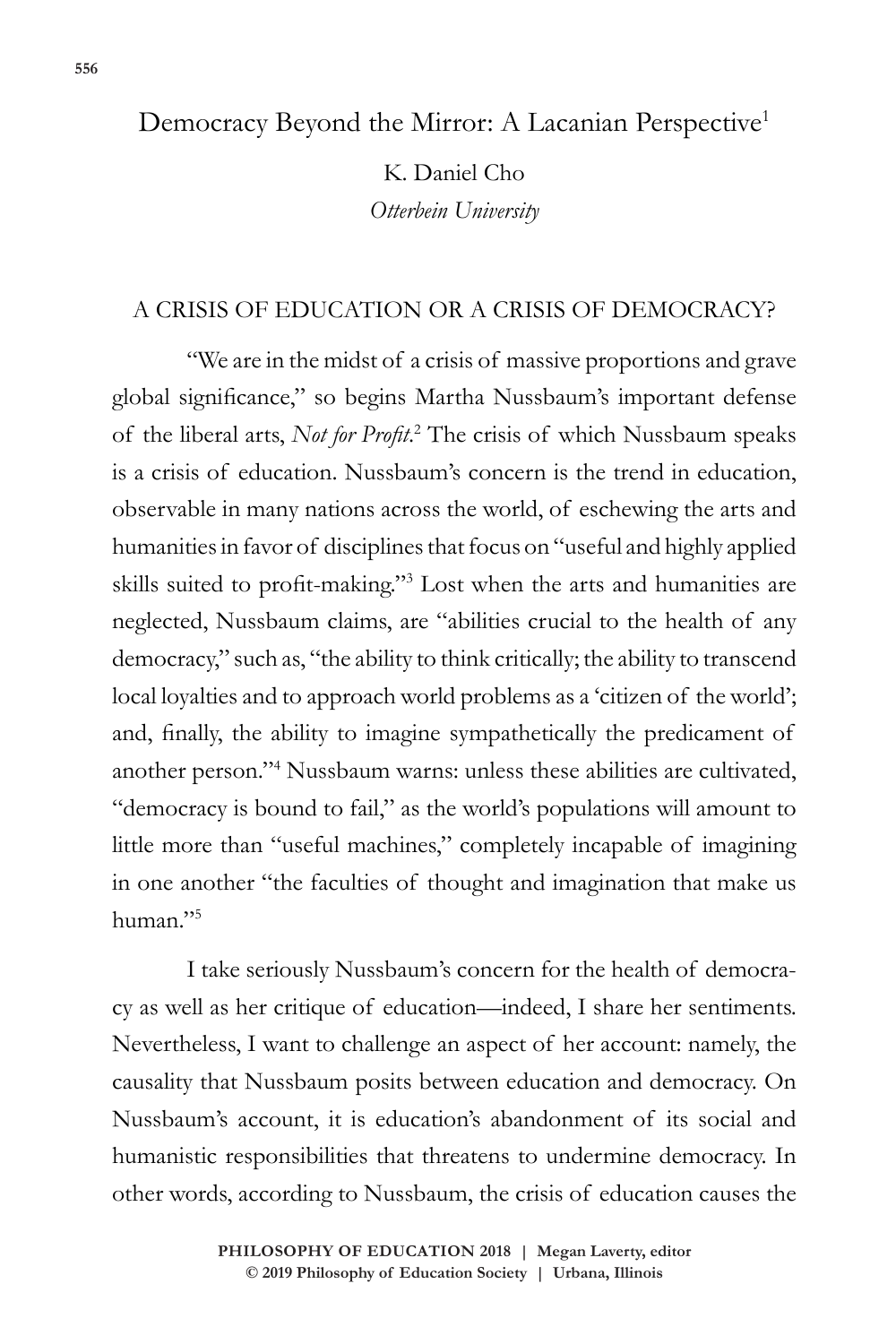crisis of democracy. There is no doubt something very appealing, if not convincing, in this chain of causality: education carries the burden of shaping the young, and so, one imagines, quite naturally, that undemocratic behavior must stem from a systematic failure in education to cultivate democratic sensibilities in the young. Appealing, yes; but is it correct? Is it indeed the case that a crisis in education is causing a crisis in democracy? Or, could something else be responsible for the poor state of our democracy—something endemic to democracy itself, perhaps?

To be absolutely clear, I have no quarrel with Nussbaum's respective assessments of education and democracy in themselves: there is no disputing, in my mind, that education is becoming alarmingly instrumentalist, on one hand, and that democracy, especially in its institutional forms of state and government, are becoming increasingly dysfunctional, on the other. What I question is the notion that the dysfunction in our democracies stems from the instrumentalization of our educational systems. As an alternative, I want to suggest that we are witnessing dysfunction in our systems of democracy, not because of education's instrumentalization (as problematic as that is), but because of a weakness in our notions of democracy. That is to say, the current instrumentalist turn in education is not the problem itself, but a symptom of a larger problem in our conception of democracy. That problem, I want to suggest, lies in the ideal of equality that underpins so many of our notions of democracy.

# EQUALITY: A WORKING DEFINITION

What do I mean by equality? To be sure, equality means different things at different times for different theorists (e.g., equality of rights, equality of opportunity, etc.), but I have found there is always a deeper form of equality that underwrites all these appearances of the concept: an equality of an ontological sort, that is, an equality that we possess purely by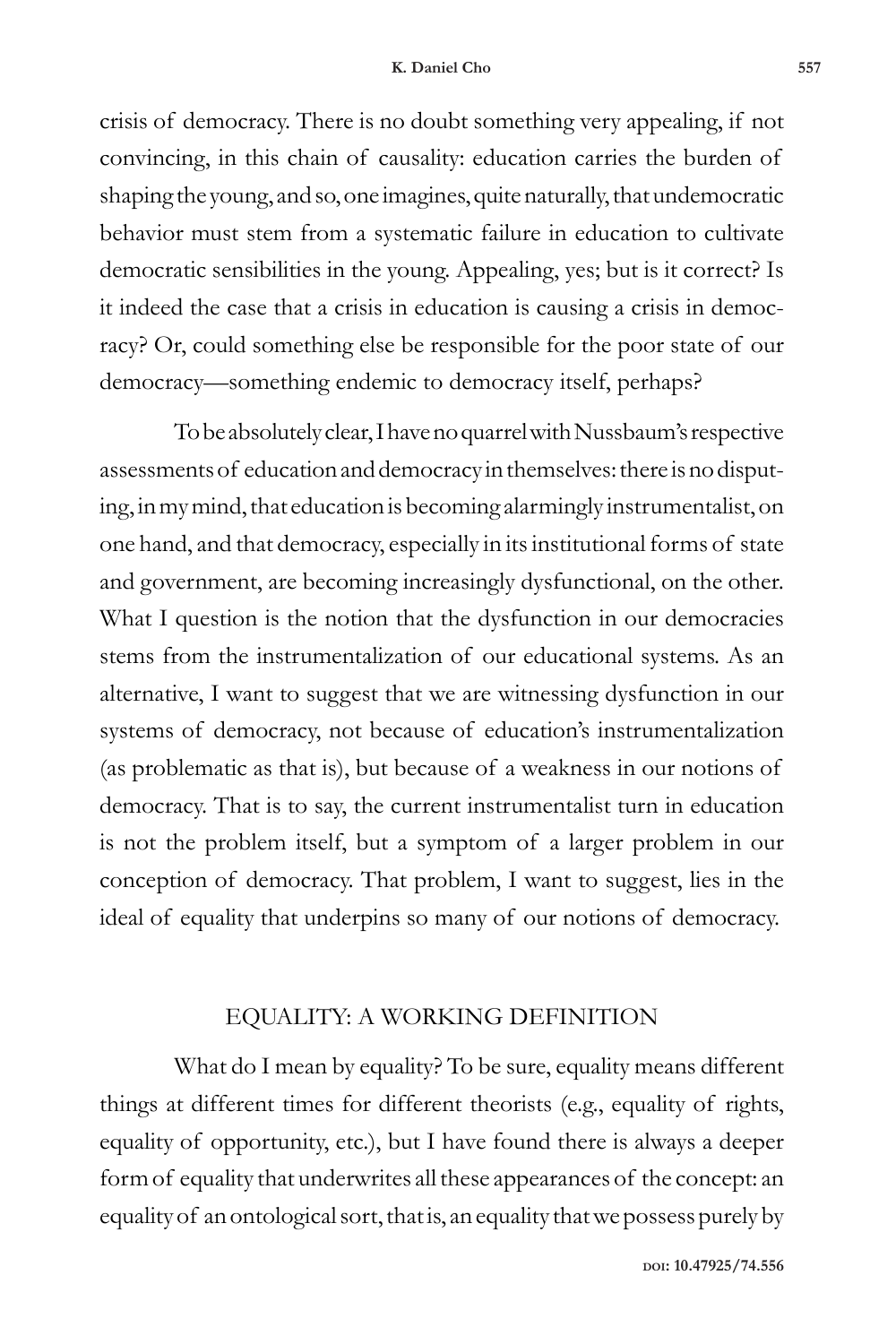our being democratic subjects. We glimpse this type of ontological equality, for example, when John Stuart Mill evokes our supposed sovereignty over our minds and bodies, when Nussbaum urges us to see the other as possessing a soul, or when Alain Badiou asserts equality as an outright axiom. It is this a priori equality, this equality that we supposedly possess as an ontological fact—what democrats try to capture in their appeals to our equality before the law, but what a more psychoanalytically informed thinker might describe as our equality before the Other—that interests me here. While I do not reject such an ideal of equality—to be sure, a noble ideal—I will argue in this article that this equality, seen through the lens of Lacanian psychoanalysis, is incapable of generating the reciprocity that many democratic theorists, like Nussbaum, seek. After this critique, I will end by adumbrating what might be called, a democracy beyond the mirror, that is, a democracy beyond the ideal of equality.

## *Equality in Democratic Theory*

Equality is a hallmark of democracy. Thomas Jefferson asserted that "The true foundation of republican government is the equal right of every citizen."<sup>6</sup> John Stuart Mill claimed that when it comes to the management of our "own body and mind," we are all "sovereign."<sup>7</sup> But the idea of equality does not stop at our status as subjects; democratic theorists extend equality to the expectations we have for each other and obligations we owe one another—i.e., reciprocity.<sup>8</sup>

We find this application of equality in Nussbaum, for example, when she writes that democracy depends on its citizens' ability to imagine "in one another inner faculties of thought and emotion," that is, "the ability to see other people as human beings."<sup>9</sup> It is not enough to understand ourselves as rich and complex human beings, possessing the full range of thought and emotion (what Nussbaum calls, the soul). De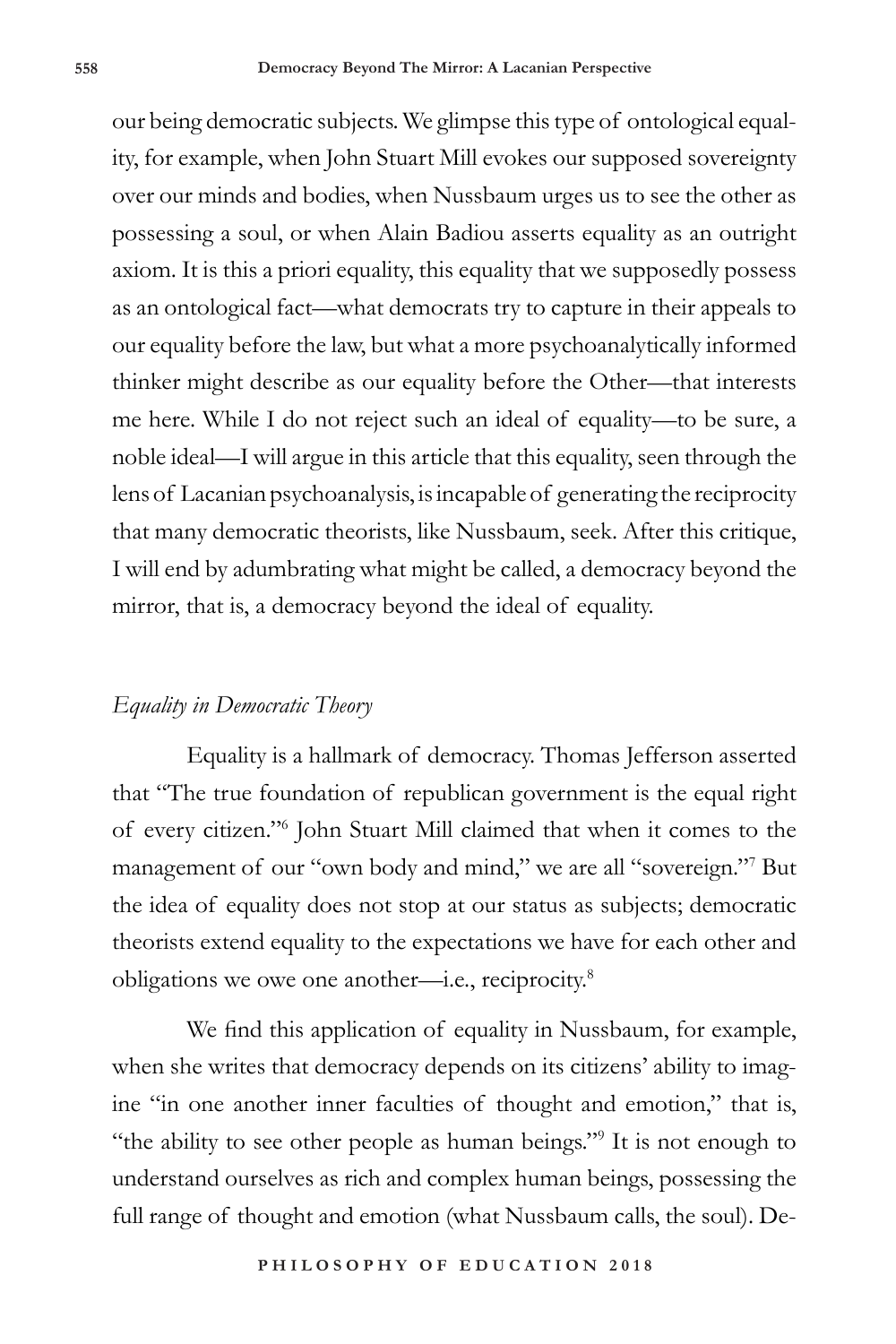mocracy depends on us seeing these same soul-attributes in others. Amy Guttmann and Dennis Thompson, authors of *The Spirit of Compromise*, also make the same use of equality when they urge lawmakers to have mutual respect for each other, since, as they claim, individuals characterized by mutual respect resist cynicism by "presuming their adversaries are as well motivated as they are."<sup>10</sup> Democratic governance, according to Guttmann and Thompson, relies on us seeing our adversaries as possessing the same noble intentions that we believe ourselves to possess, despite the difficulty of that task.

Even discourse theorists, such as Jurgen Habermas, make use of equality, though equality, for him, has a procedural rather than a psychological foundation. In "a discourse-theoretic interpretation," Habermas writes, democracy draws its legitimacy from "the communicative presuppositions that allow the better arguments to come into play in various forms of deliberation, and from the procedures that secure fair bargaining processes."<sup>11</sup> So, while Habermas does not require that individuals in a democracy impute specific psychological attributes to each other or even that they share similar moral positions, he nevertheless contends that democratic individuals extend to one another the same discursive requisites. To wit: I may not agree that you (or I) possess a soul, I may not concede that your motivations, though different than mine, are nonetheless noble like mine; but I nevertheless concede that you and I may engage in democratic deliberation because we follow the same rules and standards of rational discourse.

The radical conception of democracy, arguably more than any other democratic tradition, advances the cause of equality. In its radical form, "the aim of democratic politics," Chantal Mouffe explains, "is to construct the 'them' in such a way that it is no longer perceived as an enemy to be destroyed, but as an 'adversary,' that is, somebody whose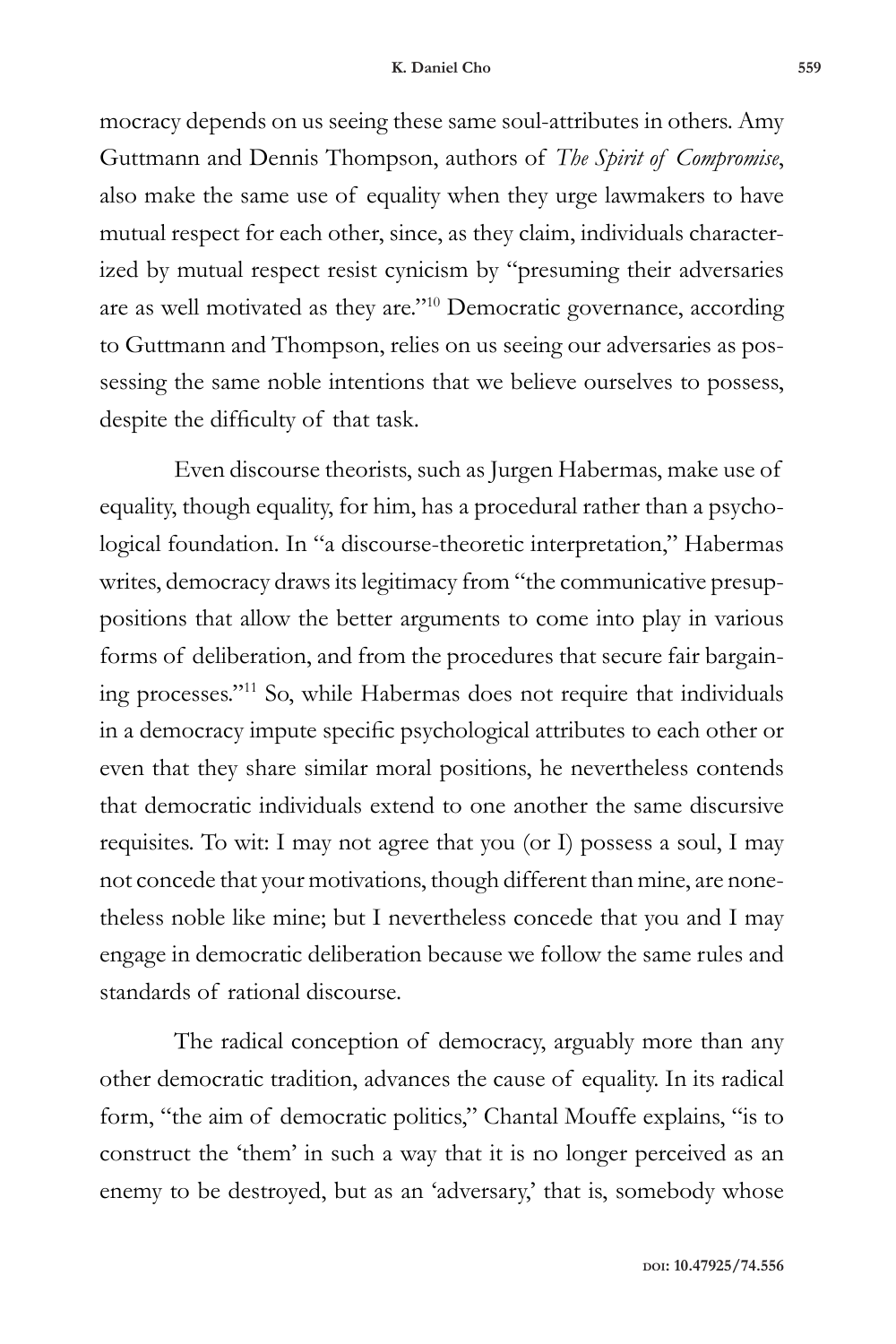ideas we combat but whose right to defend those ideas we do not put into question."<sup>12</sup> We do not put the rights of our adversaries in question, Mouffe goes onto explain, because, ultimately, "we have a shared adhesion to the ethico-political principles of liberal democracy," though "we disagree concerning the meaning and implementation of those principles," and do not expect that such disagreement "could be resolved through deliberation and rational discussion."<sup>13</sup> Here, equality is not predicated on us possessing souls, neither is it predicated on a common mindset nor on a common set of discursive rules; rather, it is asserted a priori as Alain Badiou puts it: "equality is not an objective for action, it is an axiom of action<sup>"14</sup>

Considering the high place democratic theorists have given equality, it is no wonder that we interpret threats to democracy through its lens. From the perspective of the above theories, threats to democracy, such as, racism, sexism or homophobia, all stem from a failure to live up to the ideal of equality. Thus racism occurs when whites do not treat people of color as their equals; sexism, when men do so to women; and homophobia, when heterosexuals do so to the LGBTQ community. On this view, the task of creating a strong democracy lies in the struggle for equality. Indeed, for this reason, some theorists, such as, Norberto Bobbio, have made the struggle for equality the very essence of democracy as such.<sup>15</sup> That is to say, the remedy to such threats as racism, sexism and homophobia is equality. Never—and this is quite understandable do we consider that equality could be a *cause* of these problems, that people could discriminate not because they see the other as inferior but precisely *because* they see them as co-equal and therefore a *threat* to their own positions. From this perspective, racism (with sexism, homophobia, along with other forms of discrimination sharing a similar logic) occurs when whites see people of color as their equal and therefore legitimately entitled to a share of social and political power. Discrimination, in this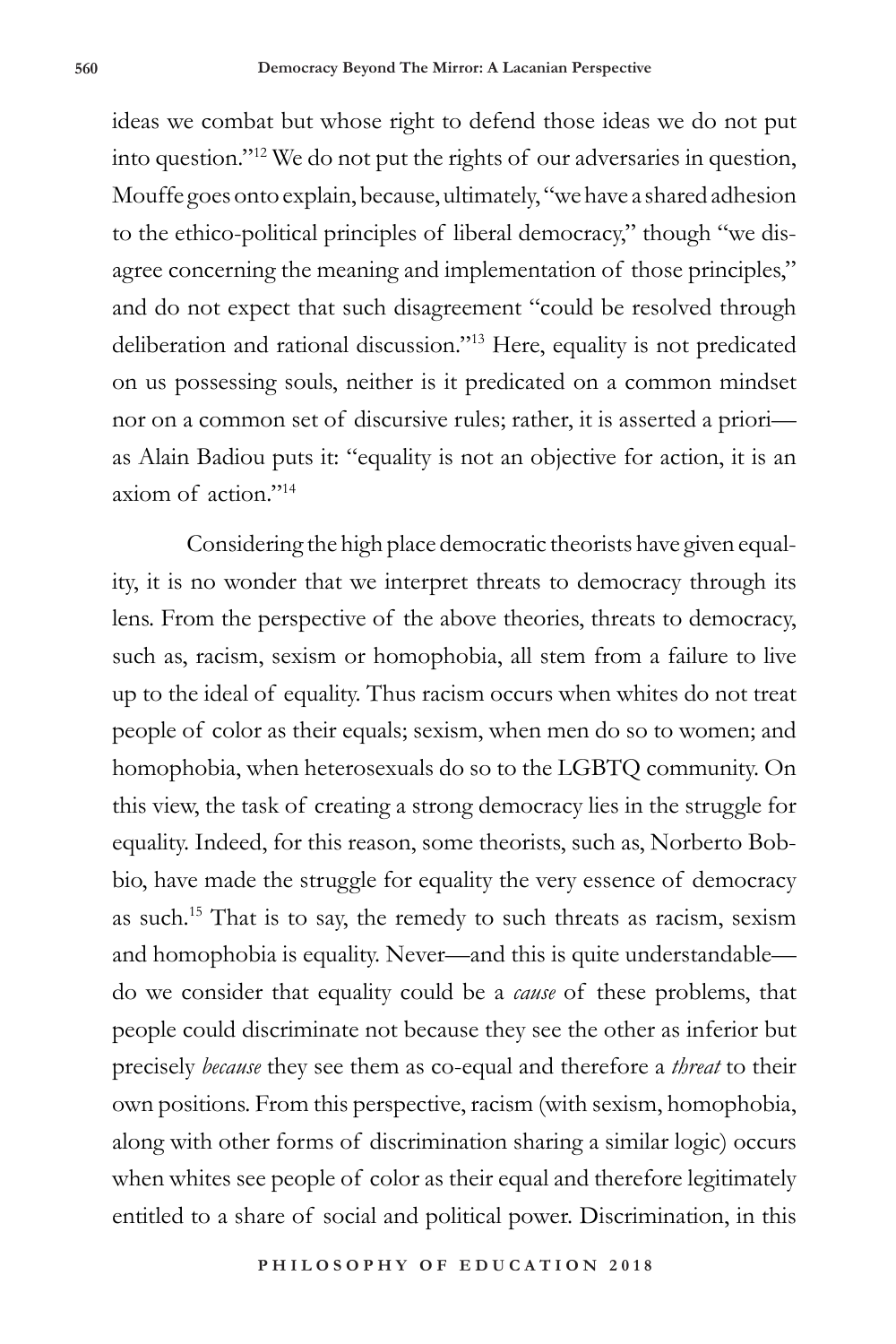case, is a kind of defense mechanism against the threat to one's social standing (that is, a racist discriminates against the other in order to protect their monopoly on racialized social power, not because they see the other as subhuman). To be sure, in raising this possibility, I am not attempting to diminish the importance of equality as a social ideal and political goal—indeed, I agree that equality should be one of the aims of democracy. I am also not suggesting, in any conceivable way, that we abandon the struggle for equality—the struggle for equality constitutes one of the highest callings of a democracy. And to be absolutely clear, I am not justifying or legitimizing discrimination in any way. Rather, I am raising this possibility in order to speak to the complex relationship equality has with discrimination, not only so that we have a better grasp of how they interact with each other but also so that we have a more accurate understanding of how we can form a stronger democracy. To understand how equality might function as a cause of discrimination, I want to turn to the work of the psychoanalyst, Jacques Lacan, and in particular to his theory of the mirror-stage, developed in the 1940s.

### LACAN'S THEORY OF THE MIRROR-STAGE

In 1949, Jacques Lacan presented the paper, "The Mirror-Stage as Formative of the *I* Function," at the Sixteenth International Congress of Psychoanalysis in Zurich.<sup>16</sup> In this paper, Lacan focuses on a common phenomenon in the early development of children—namely, their fascination with their mirror-image. Early in life—Lacan is not specific about the exact age; he mentions the age of six months, but more important than age, the child "has not yet mastered walking, or even standing" —a child will be brought before a mirror by some (parental) other and will be told of its reflection, "That is you!"17 Lacan observes that whereas other primates will not take any interest in their reflections, human children will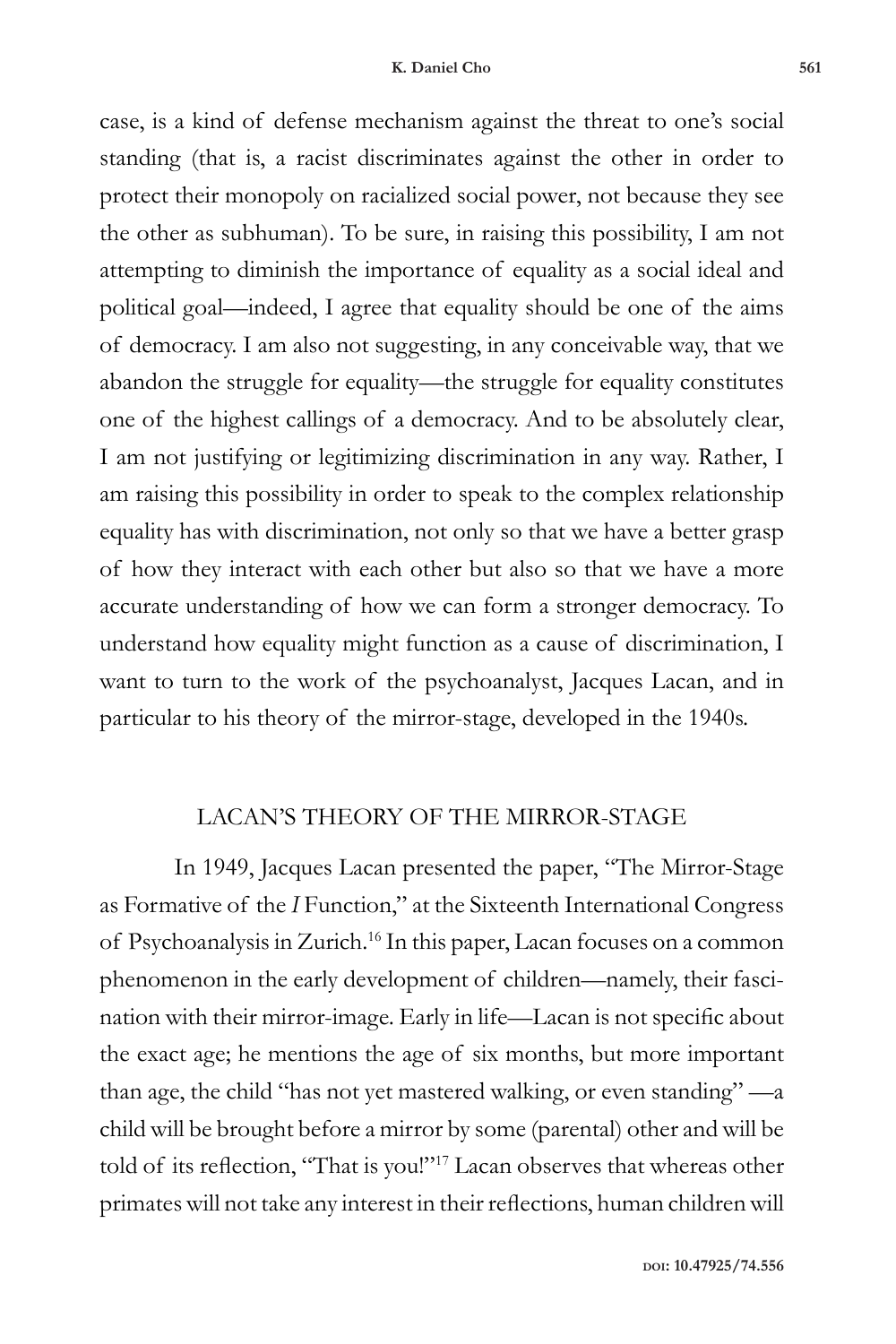greet their reflections with "a flutter of jubilant activity."18 What interests Lacan in this scene is precisely this reaction: why does a human child react excitedly at its image while other primates show only indifference?

To understand the child's unique reaction, Lacan argues that we must understand this encounter as an identification. When a child encounters its image in a mirror, it reacts excitedly because it recognizes the image as an image of itself—that is to say, the child identifies with its image—something that other animals do not (think, in contrast, of those videos of dogs barking at their own mirror-image). This identification, Lacan postulates, is foundational in the development of a child's sense of self (what he calls the I-function); it is, for him, "the rootstock" that forms the basis of later or secondary identifications with others.<sup>19</sup>

As important as this event is to the development of our sense of self, Lacan highlights the "fictional" quality of this identification.<sup>20</sup> By fictional, Lacan does not mean that this identification takes place in make believe, but rather that it is based on a false sense of perfection and self-mastery. When a child encounters its image, it sees itself as a fully formed totality—a "gestalt"—which, he explains, stands in strict juxtaposition with "the turbulent movements with which the subject feels he animates it."<sup>21</sup> The level of completion and unity possessed by the mirror-image does not reflect the child's experience of its actual body. The child, at this age, does not yet have control over its own body. It still depends upon others for even the simplest and basest needs, such as, nourishment and movement, which is ironically epitomized by the fact that the child must be held up to the mirror by some other. And yet, what it sees in the mirror is an image of itself as a fully formed body that is under its complete control—the child moves an arm, the mirror-image moves an arm; the child moves a leg, the mirror-image does likewise. It is this sense of self-mastery that Lacan sees as the ultimate source for the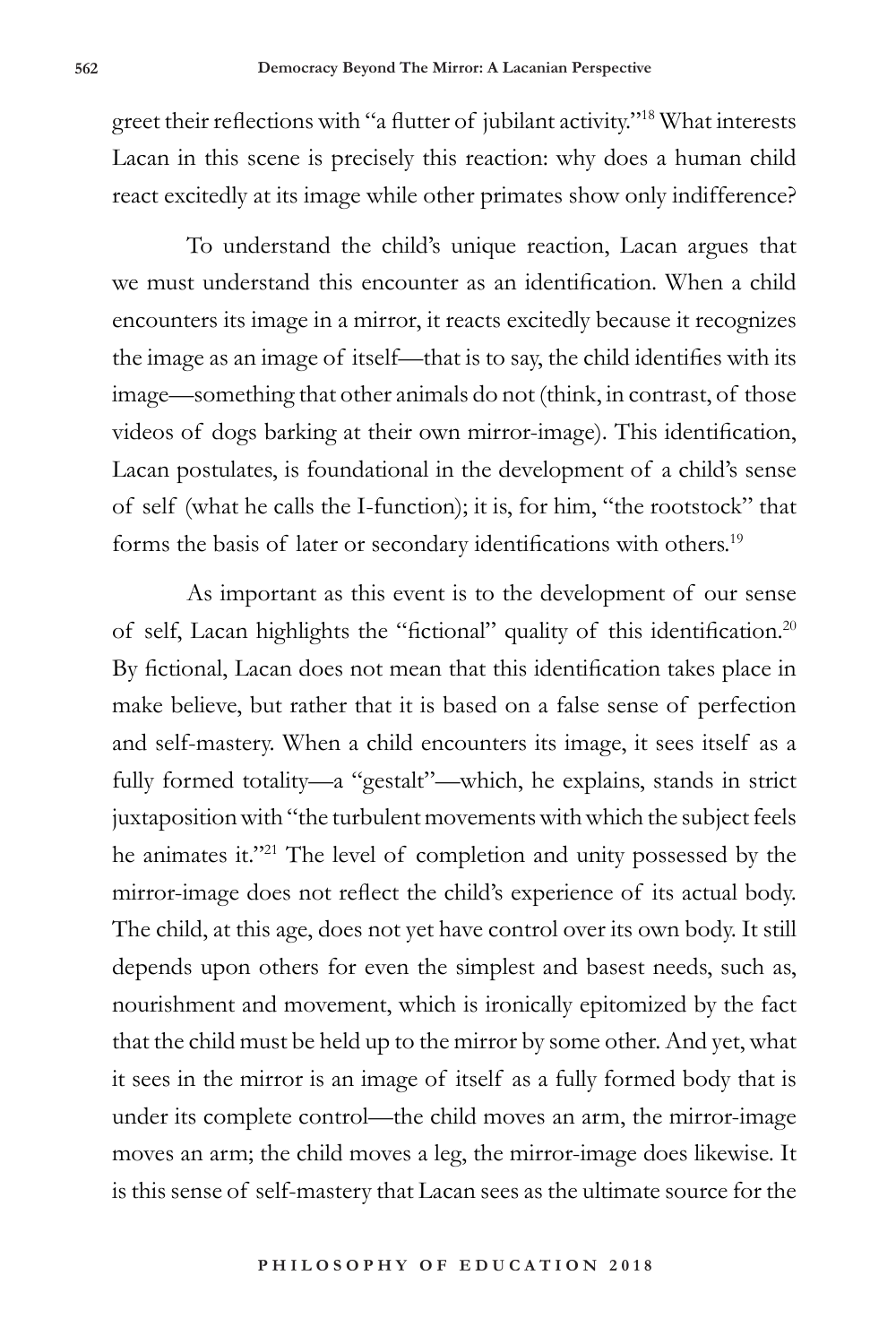child's jubilation. This image of self-mastery, completion and unity will be the basis on which our sense of self—our I-function—is formed. But because it does not align with our actual experience, a split will emerge in our subjectivity between our sense of who we think we are and who we actually are.

One year before the Zurich Congress, Lacan presented a paper, entitled "Aggressiveness in Psychoanalysis," at the Eleventh Congress of French-Speaking Psychoanalysts.<sup>22</sup> In this paper, Lacan comments on the various ways aggressiveness manifests in the psychoanalytic experience. At one point, Lacan asks his audience: what would happen "if a patient saw in his analyst an exact replica of himself?"<sup>23</sup> Lacan's response is that in such a situation "the patient's excess of aggressive tension would prove such an obstacle" to the analysis so as to make the work of analysis ineffective.<sup>24</sup> That is to say, if the patient saw the analyst as an equal, the patient would manifest aggressiveness, and enough aggressiveness to derail the analysis. But why? Why would the patient respond aggressively to the analyst, especially if the patient perceived the analyst to be an "exact replica," that is, as an equal? For Lacan, the idea that someone would exhibit aggressiveness toward an equal, as in the case of analysis, only makes sense "if the way is paved for it by a primary identification that structures *the subject as rivaling with himself*."<sup>25</sup> Lacan's claim is that aggressiveness toward our equals is explained by or modeled after aggressiveness toward ourselves because we are our first equals. If that is the case, then when do we ever observe human beings engaged in rivalry with themselves? What is "the rootstock" of this rivalry with our equals? Lacan's answer is: the mirror-stage.

We saw, in the "Mirror-Stage" paper, that the child identifies with its mirror-image insofar as it recognizes this image as an image of itself—or, to say it another way, the child recognizes its mirror-image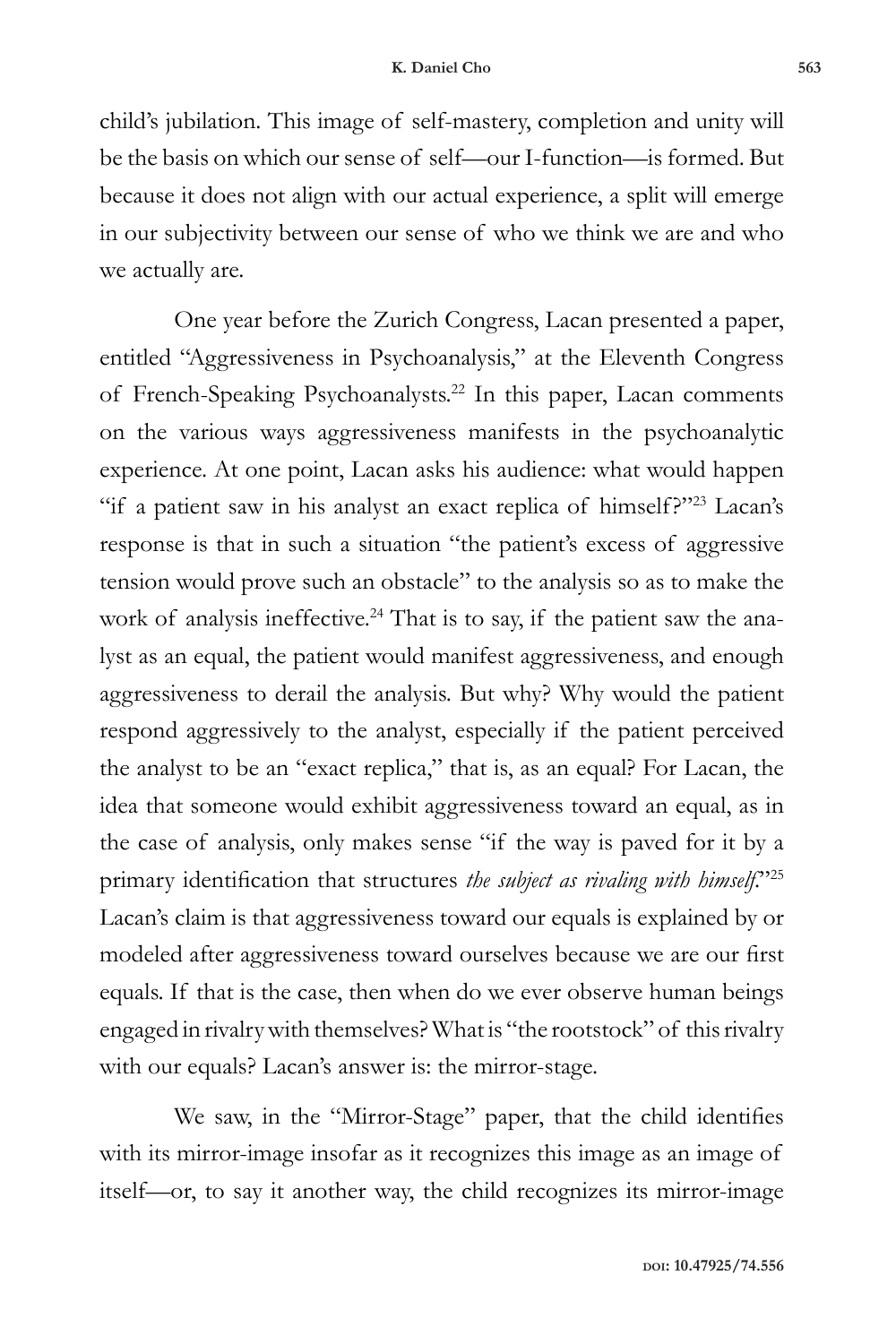as its equal (or, in yet another way, the [parental] Other recognizes the child and its image as equals with the words "That is you!"). We also saw, from that essay, that this relationship is fictional or imaginary insofar as the mirror-image possesses a level of perfection, unity, wholeness and self-mastery that does not correspond to the child's existential experience. Because of this gap between what the child sees in the mirror and its existential experience, the child will become alienated from its mirror-image—meaning, it will perceive its image, not as identical to itself but as an external object. In the "Aggressiveness" paper, Lacan adds that, as a result, the child can experience a range of negative emotions before its image. The child may feel "a sense of inferiority": why am I not as perfect as my image?26 The child may feel resentment towards its image: the image has a perfection that is rightfully mine! Or, indeed, the child may feel rage, which can result in harm towards its image or even towards itself: because I cannot live up to this ideal, I will destroy the ideal or indeed myself …

Lacan's lesson is that our relationships to ourselves are fundamentally ambivalent. We experience jubilation toward our image, but we also experience frustration and resentment. And this ambivalence is integral to our sense of self, our I-function. We must also remember that the mirror-stage is not simply a single event; it constitutes the basis, the model, or, to use Lacan's words, "the rootstock" of subsequent identifications, ensuring that future egalitarian relationships will be struck with a "structural ambivalence," whether that is the relationship between children, a patient and an analyst, or democratic subjects.<sup>27</sup>

### DEMOCRACY BEYOND THE MIRROR

Let us now return to the question of democracy and apply Lacan's insights. The fundamental political lesson that should be drawn from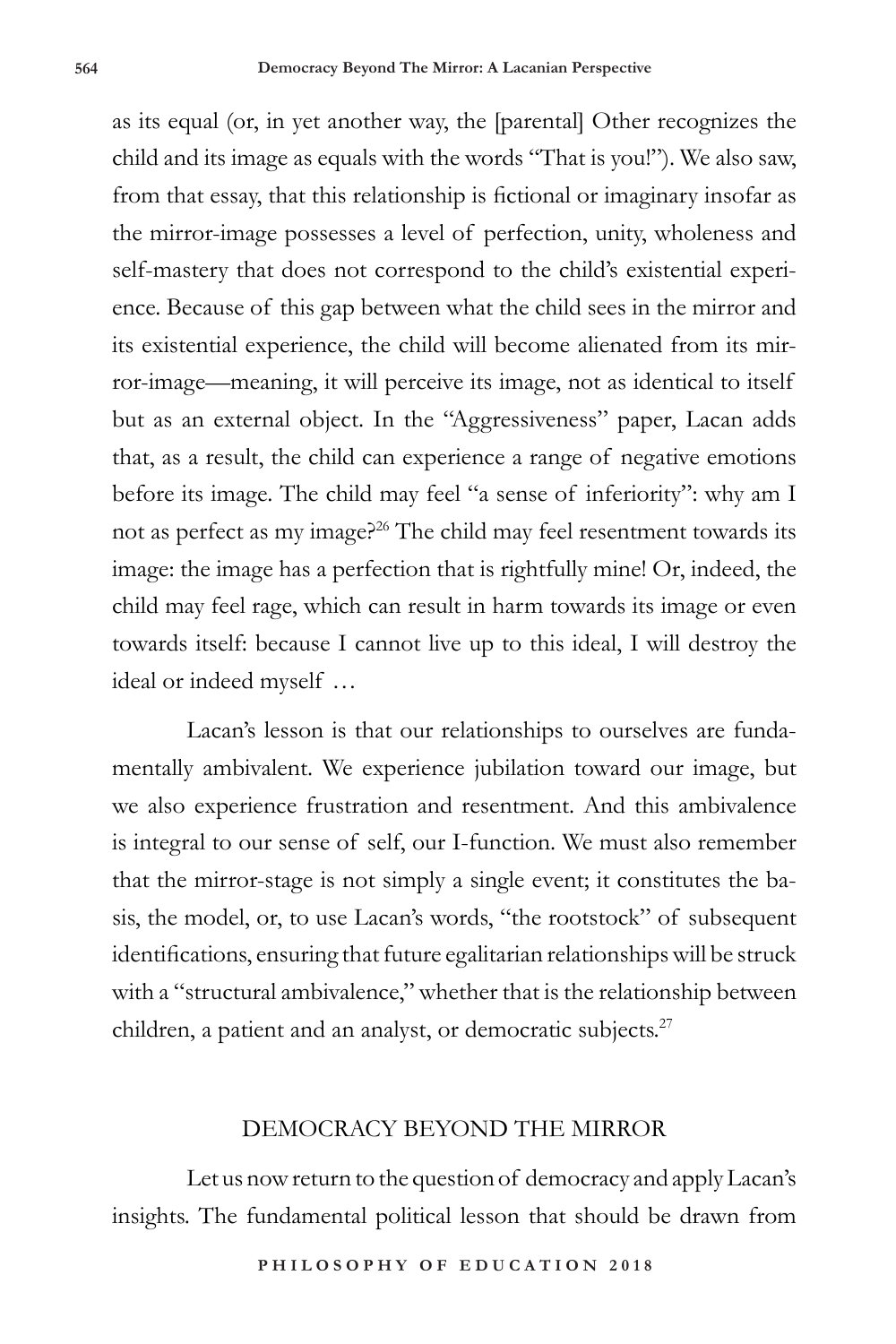Lacan's mirror-stage theory is that relations of equality are never straightforward; they are always ambivalent. Seeing the other as my equal—say, as a "fellow American" or a "fellow human being"—may fill me with jubilation, which, in turn, may compel me to treat them with reciprocity. But it is equally possible that seeing the other as my equal may fill me with resentment, which, in turn, may drive me to harm the other. For example, when I see myself reflected in the refugee or the immigrant—that is to say, when I see the refugee/immigrant as my equal—I may see them as someone who is like me and therefore in need of my compassion, but I may also see them as someone who is like me and therefore wonder why they should enjoy resources and aid that I feel are rightfully mine. If we are equals before the Other, I may wonder, then why does the government assist them more than me? From the perspective of most democratic theorists, inequality causes injustice (exemplary, here, is Nussbaum, who pins the failure of democracy on our inability to imagine each other as people who, like us, are endowed with a soul). But from a Lacanian perspective, injustice results, not only when we see each other as our subordinates but also when we see each other as our equals, for when we see ourselves reflected in the mirror of the other, we will see them as a legitimate rival for the self-determination, autonomy, or recognition that we feel are rightfully ours.

The Lacanian perspective does not suggest that we abandon democracy as a social and political project. Nor does it even suggest that we repudiate equality itself. Rather, it advises that we not rely upon equality to eliminate social antagonisms—to wit: strive for equality, but don't be surprised if antagonisms, such as, racism, sexism, and homophobia, exist even after equality is achieved. It recommends, in other words, that we seek a different foundation for democracy than equality—a democracy beyond the mirror.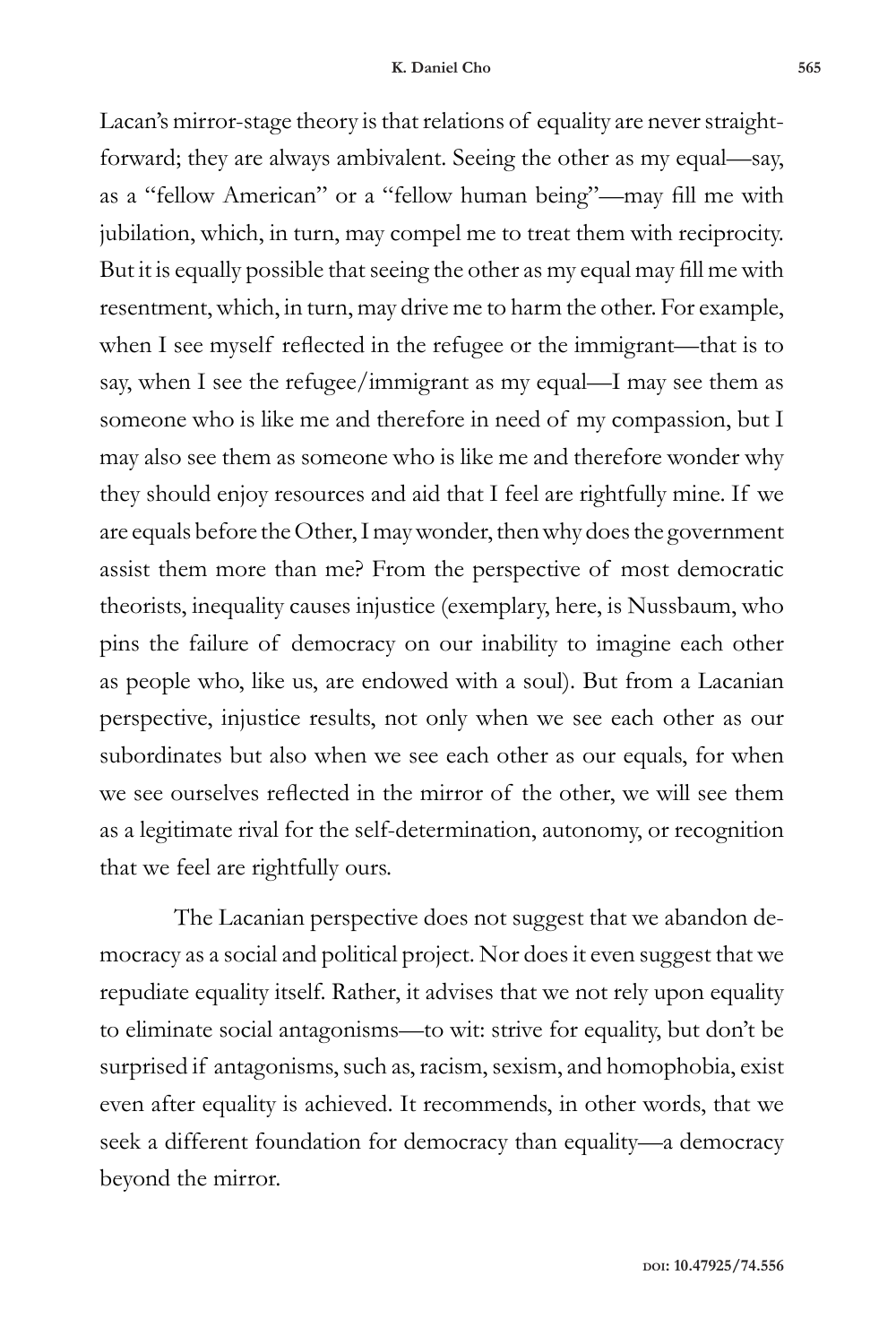What basis for democracy does Lacan suggest? What, in other words, does a democracy beyond the mirror look like? I would like to suggest that a democracy informed by Lacanian psychoanalysis would be predicated, not on equality but on *difference*. Now, there have been others—most notably, Gilles Deleuze and Felix Guattari—who have offered difference as an alternative to equality, but I would like to distinguish the Lacanian sense of difference sharply from what they offer: whereas Deleuze and Guattari use difference to signify our difference from each other (the ways in which we are unlike each other), Lacanian difference refers to our difference from ourselves (the ways in which we are unlike our image, the ways in which we fail to fully assume our ideal).28 To understand this Lacanian sense of difference more fully, let us return once again to Lacan's theory of the mirror-stage.

We have already said that, in the mirror-stage, the child forms an identification with its mirror-image and that this identification is fictitious insofar as the image possesses a wholeness that is lacking in the child's own existential experience, which fills the child not only with jubilation but aggressiveness as well, since it cannot fully experience the type of wholeness reflected in the mirror. We also said that the mirror-stage is the primary identification, the rootstock, upon which all other, secondary identifications are modelled, and as such, the child will grow into an adult who exhibits jubilation as well as aggressiveness towards others insofar as these others appear to enjoy that elusive wholeness. In this drama—the drama of the mirror, so to speak—we can detect a fatal error in the child's assessment of others. The child, according to the theory, resents the other because the other appears to possess the wholeness and self-mastery that the child so wants for itself. What the child—and not just the child, but we all—does not recognize is the universality of the mirror-stage. Lacan did not propose the mirror-stage to explain this one child's—or my—experience, as if it were unique. Lacan proposed the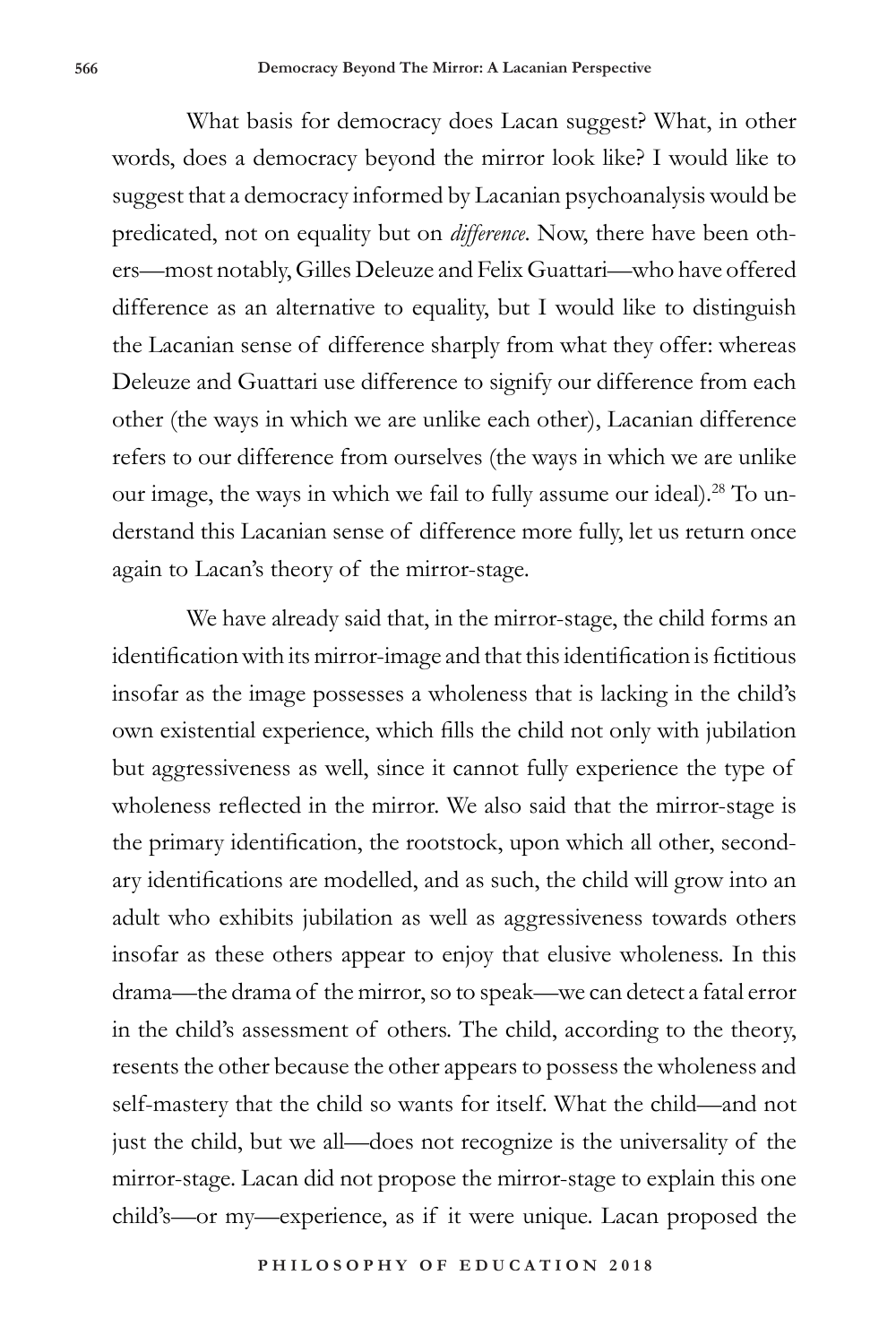mirror-stage to explain subjectivity as such. That is to say, what the child does not realize is that the other also fails to fully assume the mastery and wholeness they see reflected in the mirror-image. Just as the child is separated from its mirror-image, so too is the other. Or to put it yet another way, no one is fully themselves; we as subjects are all constituted by our difference with our image, our ideal-I. None of us are fully our image; as such, none of us possesses the self-determination that others perceive us enjoying.

I hesitate to use the word equality to describe the universality of the mirror-stage because the fact of our internal difference (that is, our difference with our ideal-image) is not an artefact of how we *imagine* the other's predicament. I do *not* say, like Nussbaum might, that we must "imagine sympathetically" the other failing to fully occupy its mirror-image.29 Indeed, the other fails to fully occupy its mirror-image *despite* what we might imagine for them. Rather, I take what Lacan captures in the mirror-stage theory to be a structural or ontological description of subjectivity as such. To put it in terms of the definition of equality as equality before the Other, which I gave in the introduction: the universality of our self-difference is not an equality because its status is not guaranteed by the Other. We are not self-different because of our standing before the Other. Indeed, if anything, we recognize our split *despite* the Other: that is to say, when we recognize our split we do so precisely *because* we cannot fully assume our mirror-image, an imagine that the Other holds out before us and claims is us. Thus when we realize that we are not our mirror-image, that we can never be the ideal-I, and we stop the vain pursuit of becoming this ideal, we no longer need to appeal to the Other's recognition to secure our place as subjects (that is to say, we no longer need the protection of equality to secure our subjectivity)—for those that embrace their internal difference, the Other simply ceases to exist.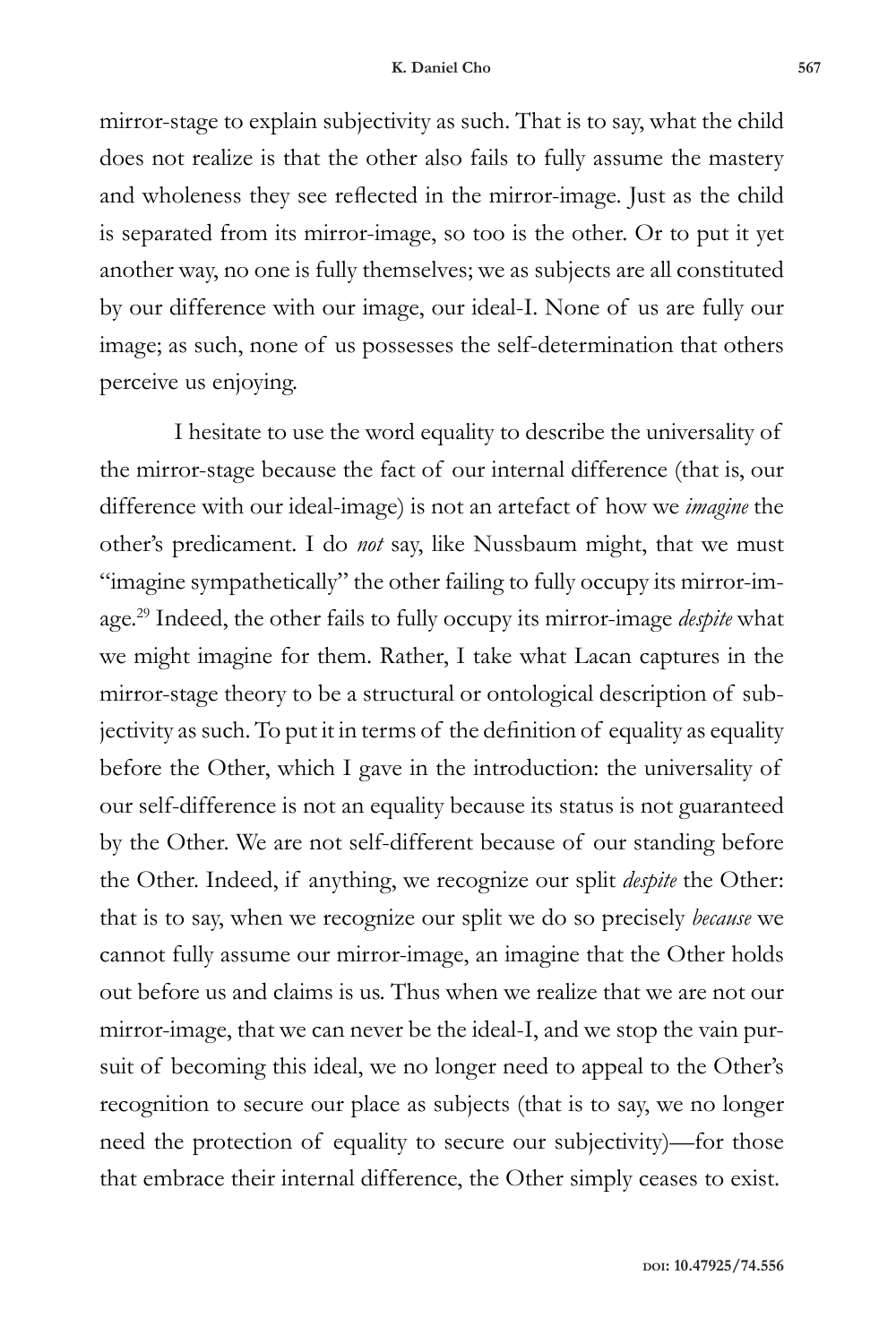Despite appearances, Lacan's mirror-stage is not a tragedy. It does not say that we are all condemned to the pursuit of unhappiness. Rather, I have claimed that it provides the foundation for democracy. We can already see how a recognition of the universality of difference would defuse social antagonisms: once I recognize that the immigrant does not enjoy any more than me, that the immigrant does not possess goods that I feel are rightfully mine, then I no longer have any cause for aggressiveness. (Note that I did not put this scenario in terms of equality: I did not say that we must imagine the immigrant as unhappy as us.) The remedy for social injustice is not equality, but difference. But at the same time, difference does not put an end to antagonism as such. To the contrary, it keeps antagonism alive, although that antagonism is no longer located between the subject and the other but rather between the subject and itself (that is, between us and the ideal-I held out in front of us in the mirror). We all fail to fully occupy our images, and as such we all experience dissatisfaction. But, as Joan Copjec has rightly pointed out, this dissatisfaction is not the end but the beginning insofar as it serves as the source of democratic desire, for in our failure to occupy our images, we become free to determine the terms of our subjectivity for ourselves: "It is only this dissatisfaction and this struggle over the definition of the subject and of its relation to other subjects that prevent us from surrendering these definitions to the Other. It is only because I doubt that I am therefore a democratic citizen."<sup>30</sup> Subjects are, in a very real sense, condemned to freedom—that is to say, we are always free to determine the terms of our subjectivity. And what could be more democratic than self-determination?

<sup>1</sup> I want to thank Paul Eisenstein and Todd McGowan for the support and critical feedback on early versions of this article. I also want to thank the three anonymous reviewers whose comments helped me sharpen my argument.